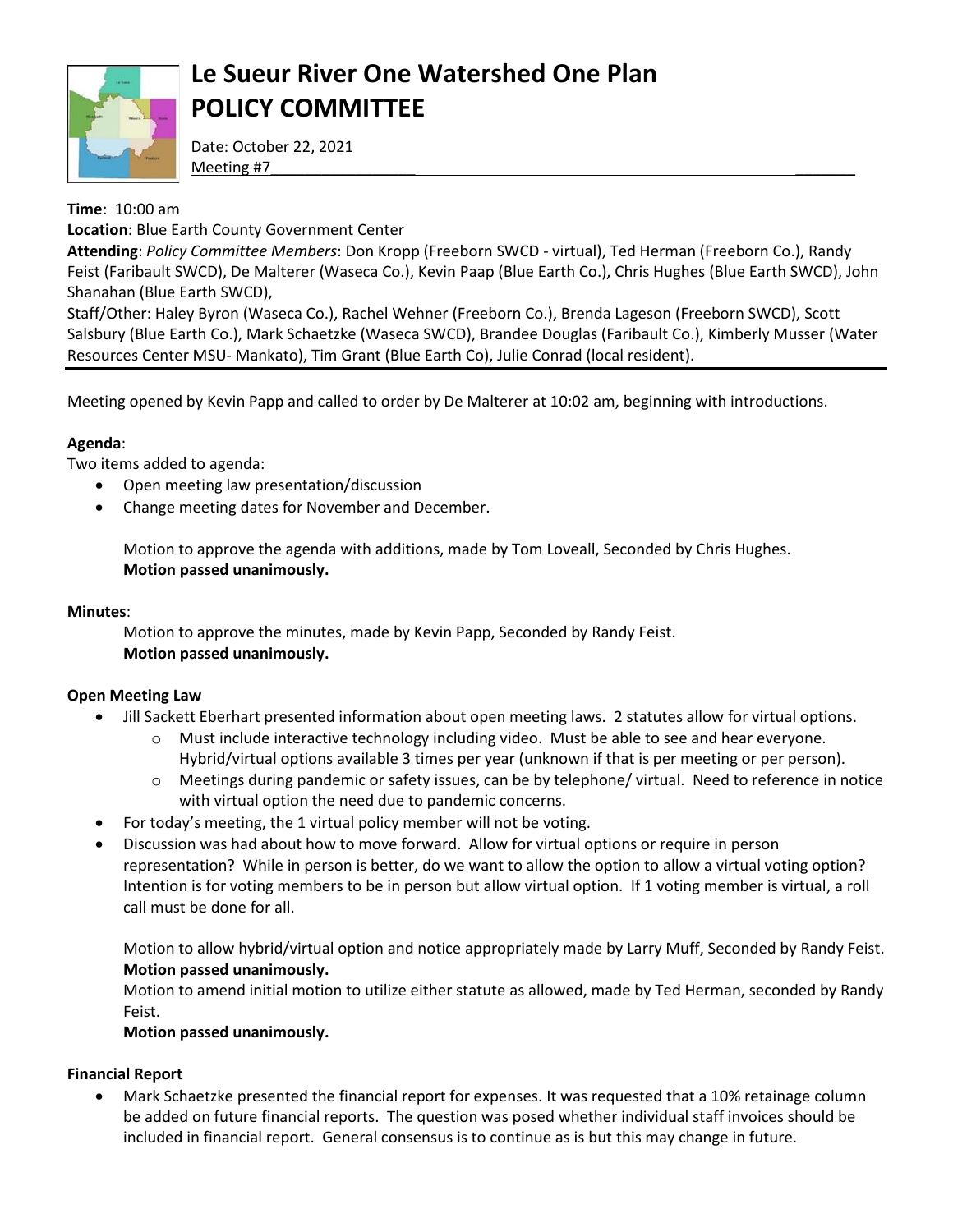

# **Le Sueur River One Watershed One Plan POLICY COMMITTEE**

Date: October 22, 2021 Meeting #7\_\_\_\_\_\_\_\_\_\_\_\_\_\_\_\_\_ \_\_\_\_\_\_\_

Motion to recommend Waseca SWCD to pay bills as presented, made by Tom Loveall, Seconded by Ted Herman.

### **Motion passed unanimously.**

#### **Well Sealing Program:**

 Scott Salsbury and Tim Grant presented on Blue Earth County's Well Sealing Program. The county is one of ten that have a delegated well program within the state. Current water plan prioritizes sealing abandoned wells. Location of these abandon wells are frequently found in Ag fields, landfills, treatment plants, feedlots, industrial/commercial/ residential areas, etc. Well depths range from 35 ft. to 2000 ft. It was noted that land use frequently changes causing wells to be forgotten. To date 3,298 wells have been sealed since 1989. All are permitted with 95% inspected during the sealing process. \$246,081 in cost share has been given by Blue Earth County. Cost share typically cover approximately 50% in most cases. Well sealing is prompted by new well construction, well disclosures, permit reviews. Unused or improperly sealed wells fall under the county's Environmental hazard abatement ordinance. Process of sealing a well: remove obstructions within casing, fill well with grout, and submit the paperwork.

#### **Technical Advisory Committee (TAC):**

Haley Byron presented the list of possible members. State agencies have required members.

Motion to approve the TAC Committee as submitted, made by Randy Feist, Seconded by Kevin Papp. **Motion passed unanimously.** 

 Per the bylaws, a policy member is to be present for the TAC meetings. This can be a rotation or a delegated person.

Motion to for a policy committee member to attend TAC meetings on a rotational/volunteer basis made by Larry Muff, seconded by Tom Loveall. **Motion passed unanimously.** 

#### **Kickoff Meeting and Citizen Survey**:

• Kim Musser presented on the kickoff meeting and survey. It look place on September 16<sup>th</sup> at St Olaf Lake Park. The event was incredibly well attended. Interest of attendees had values of preserving the natural ecosystem, natural environment, and water quality. Concerns: flooding and increasing peak flows, water quality, land use, and management. Strategies: soil health practices, water storage. Online survey: 68 responded, mostly from Blue Earth and Waseca Counties. Value: groundwater was highest with lake water a close 2<sup>nd</sup>. Also covered were concerns with level of concern for each item and various strategies and the importance of each. Kim will be submitting a detailed and brief reports.

#### **Updates and Next Steps:**

 ISG submitted a memo of their status. At this point they are working on aggregating data and getting kick off data included. Next steps will be issue statements and prioritization.

#### **Meeting schedule**: